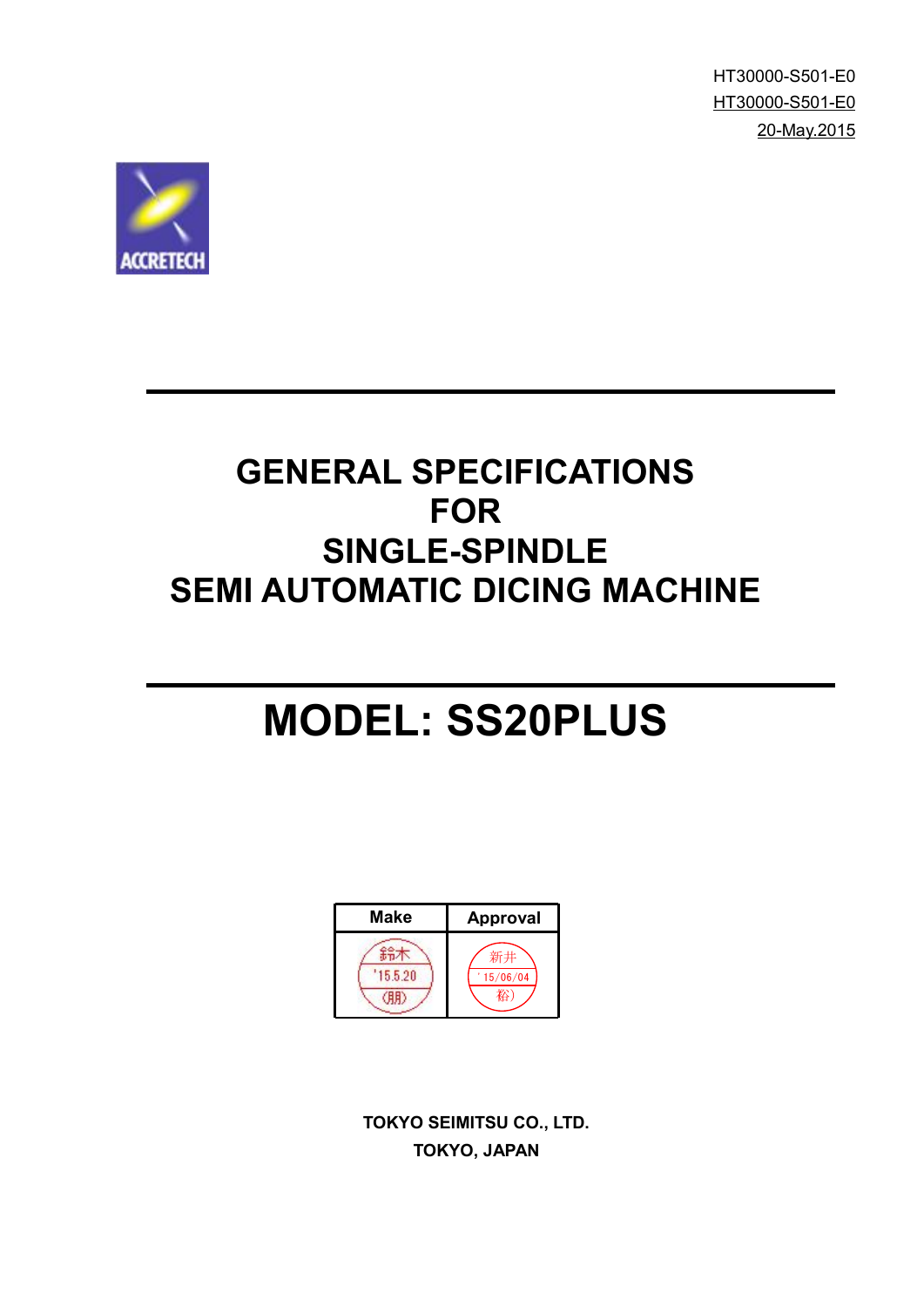- The contents of this manual are subject to change.

- No part of this manual may be reproduced in any form without permission.

All Rights Reserved, Copyright TOKYO SEIMITSU 2015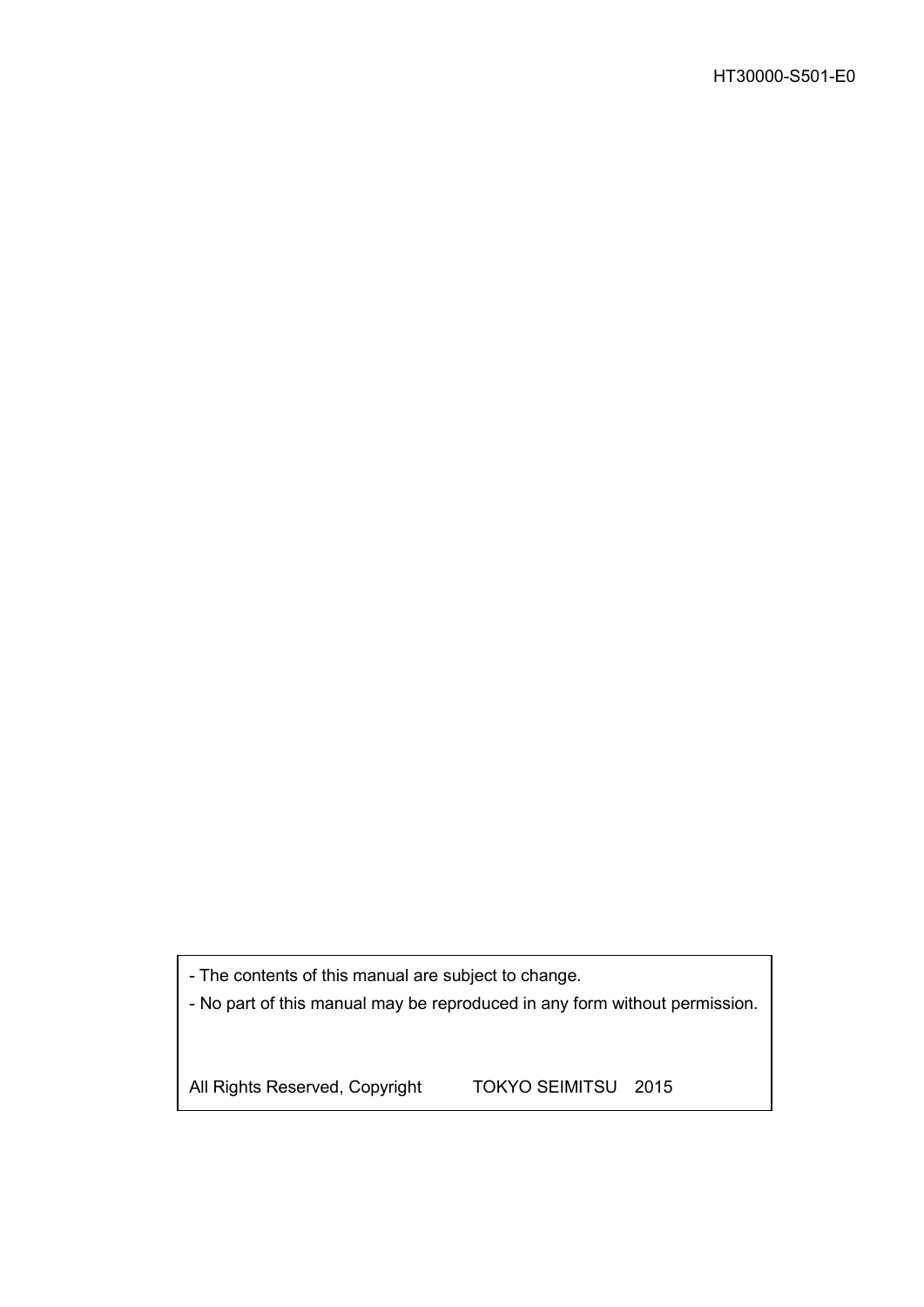### **Table of Contents**

| 1.             |        |  |
|----------------|--------|--|
|                |        |  |
|                |        |  |
|                |        |  |
|                |        |  |
|                |        |  |
| 2 <sub>1</sub> |        |  |
|                |        |  |
|                |        |  |
|                |        |  |
|                |        |  |
|                | 2.2.2. |  |
|                | 2.2.3. |  |
|                | 2.2.4. |  |
|                | 2.2.5. |  |
|                | 2.2.6. |  |
|                | 2.2.7. |  |
|                | 2.2.8. |  |
| 3.             |        |  |
|                |        |  |
|                |        |  |
|                |        |  |
|                |        |  |
|                |        |  |
|                |        |  |
|                |        |  |
|                |        |  |
|                |        |  |
|                |        |  |
|                |        |  |
|                |        |  |
|                |        |  |
|                |        |  |
|                |        |  |
|                |        |  |
|                |        |  |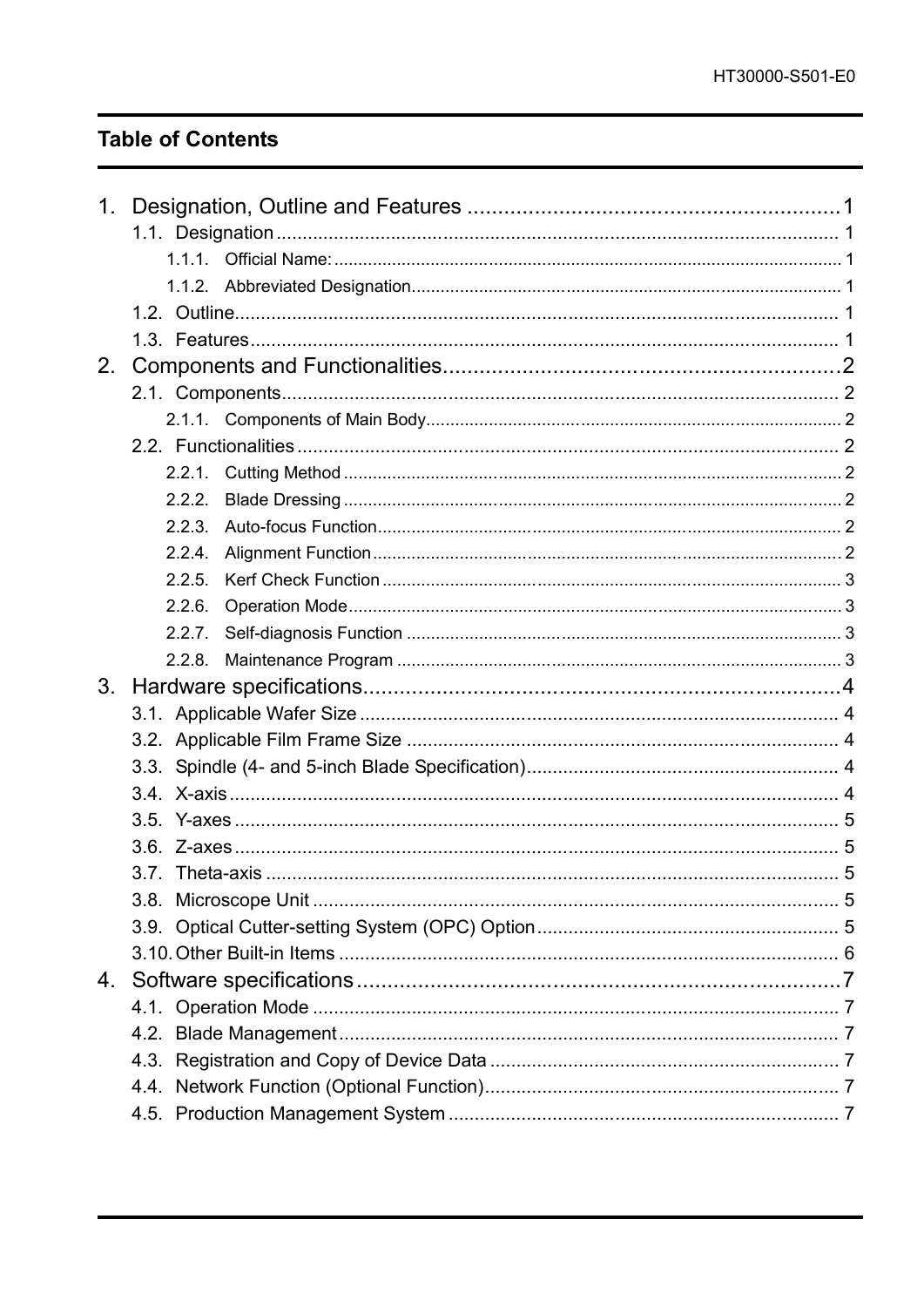| 6. |                                                               |  |
|----|---------------------------------------------------------------|--|
|    |                                                               |  |
|    |                                                               |  |
|    |                                                               |  |
|    |                                                               |  |
|    |                                                               |  |
|    |                                                               |  |
|    |                                                               |  |
|    |                                                               |  |
|    |                                                               |  |
|    |                                                               |  |
|    |                                                               |  |
| 7. |                                                               |  |
|    |                                                               |  |
|    |                                                               |  |
|    |                                                               |  |
|    |                                                               |  |
|    |                                                               |  |
|    |                                                               |  |
|    |                                                               |  |
|    | 7.8. Automatic Device Data Change-Over By Bar-code Reading 12 |  |
|    |                                                               |  |
|    |                                                               |  |
|    |                                                               |  |
| 8. |                                                               |  |
|    |                                                               |  |
|    |                                                               |  |
| 9. |                                                               |  |
|    |                                                               |  |
|    |                                                               |  |
|    |                                                               |  |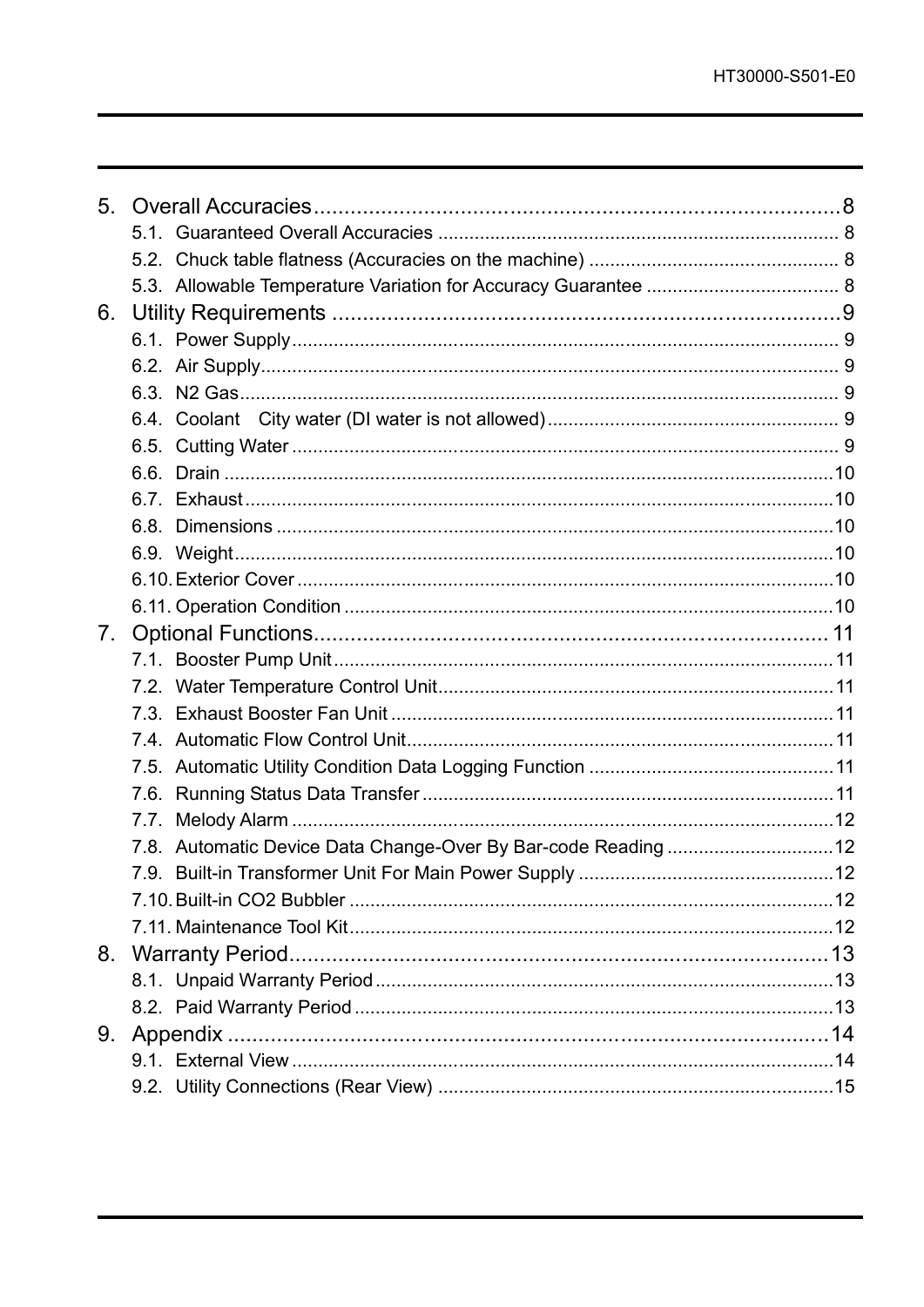### **1. Designation, Outline and Features**

### **1.1. Designation**

### **1.1.1. Official Name:**

Semi Automatic Dicing Machine SS20 4-and 5-inch blade mount type

### **1.1.2. Abbreviated Designation**

SS20PLUS

### **1.2. Outline**

The machine (hereinafter referred to as "SS20PLUS") employs 4- and 5-inch blade that is rotated by a precision air-spindle. It is the dicing machine of general-purpose type, which blade further cuts with precision and performs groove processing.

The machine incorporates image processing-type alignment functions.

With the alignment function running on pre-set data, the machine handles work piece automatically.

### **1.3. Features**

- 1) Large-diameter blade up to 4- and 5-inch ( $\varphi$ 100  $\sim \varphi$ 130mm) can be used.
- 2) Minimized foot print due to highly efficient components arrangement
- 3) It is equipped with the high rigidity and high output spindle with the rated output 2.5kw and the max rotation number 15,000min-1 .
- 4) Improved through-put
	- **•** Increasing axes speeds X axis: 800 mm/sec, Y axis: 300 mm/sec, Z axis: 80 mm/sec \* Maximum cutting speed of X axis is 300mm/sec
- 5) Microscopes suitable for cutting work can be chosen. (Options are contained)
- 6) Improved maintainability to access by front.
- 7) 17" LCD touch panel with new GUI (Graphic User Interface) using bigger buttons and interactive interface
- 8) Can store up to 10,000 device data in the HDD.
- 9) USB port as standard (USB memory can be used as external memory device).
- 10) Complied safety standard
	- CE marking (Machinery directive, EMC directive and low voltage directive)
	- $\bullet$  SEMI (S2, and S8)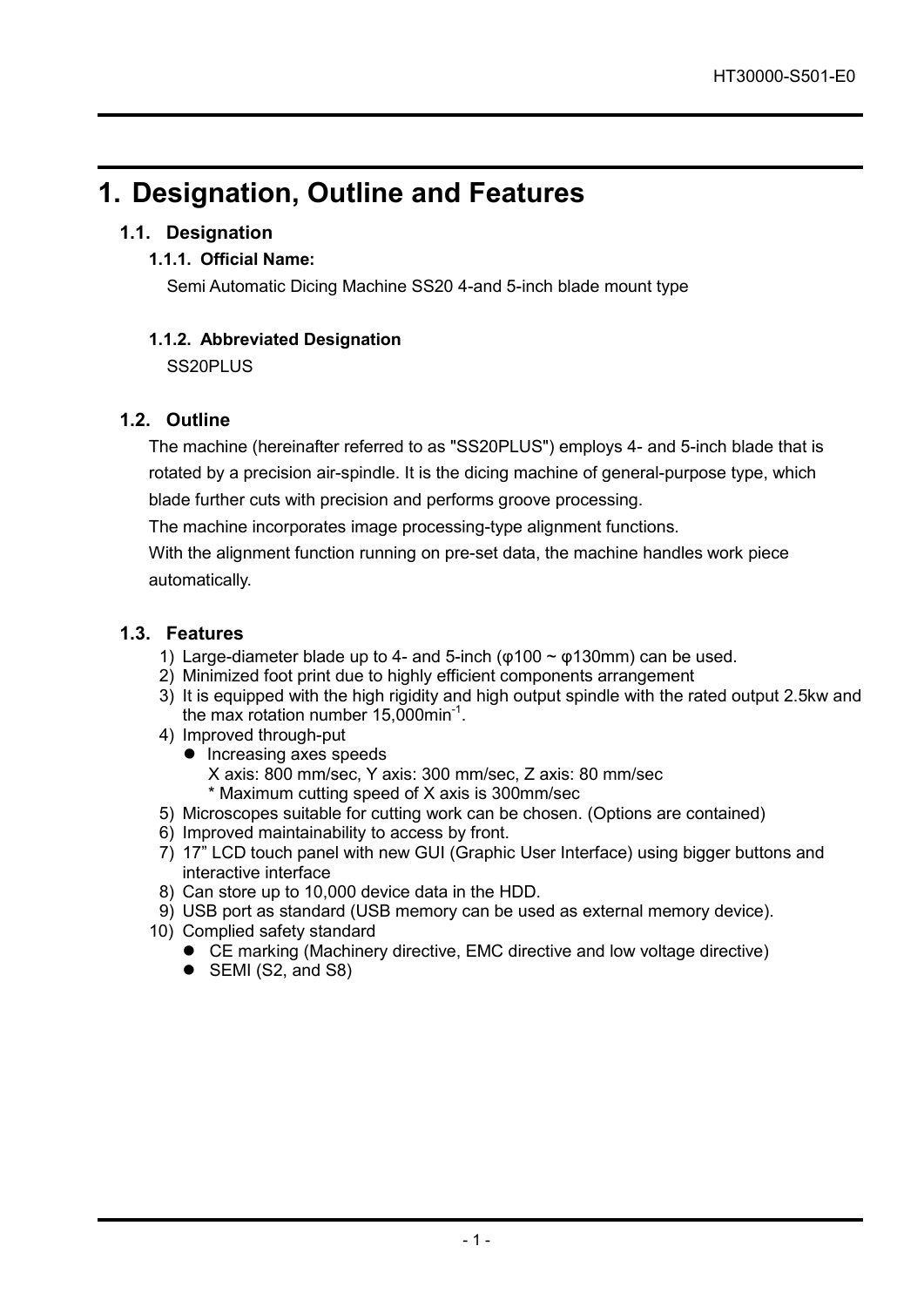### **2. Components and Functionalities**

### **2.1. Components**

### **2.1.1. Components of Main Body**

• Cutting part

X Axis (Cutting feeding axis)

Theta Axis (Theta positioning axis)

Y Axis (Cutting positioning axes)

Z Axis (Cutting height positioning axes)

- $\bullet$  Microscope part
- Main body piping part
- Main body electrical part

### **2.2. Functionalities**

### **2.2.1. Cutting Method**

- (1) Work fixing method: Tape fixing, wax fixing and direct work fixing
	- (Table type may vary depending upon the method)
- $(2)$  Cutting form:<br> $(3)$  Cutting pattern: Circular work or rectangular work cutting (4) Cutting mode: Single direction (down or up) cutting Bi-directional (up and down) cutting (5) Cutting depth: Single path cutting Multiple-path cutting

### **2.2.2. Blade Dressing**

- (1) Dressing by specified dressing data Cutting feed rate and cutting depth are specified with number of cut lines.
- (2) Dressing by Override function The cutting feed rate is continuously increased to a preset value while cutting work.

### **2.2.3. Auto-focus Function**

Referring to the processing data of work thickness and tape thickness, the machine searches the range of  $+/100 \mu m$  for the focus setting.

### **2.2.4. Alignment Function**

Each work is aligned automatically by pattern matching with a built-in vision system. Target for alignment needs to be registered in each processing device data.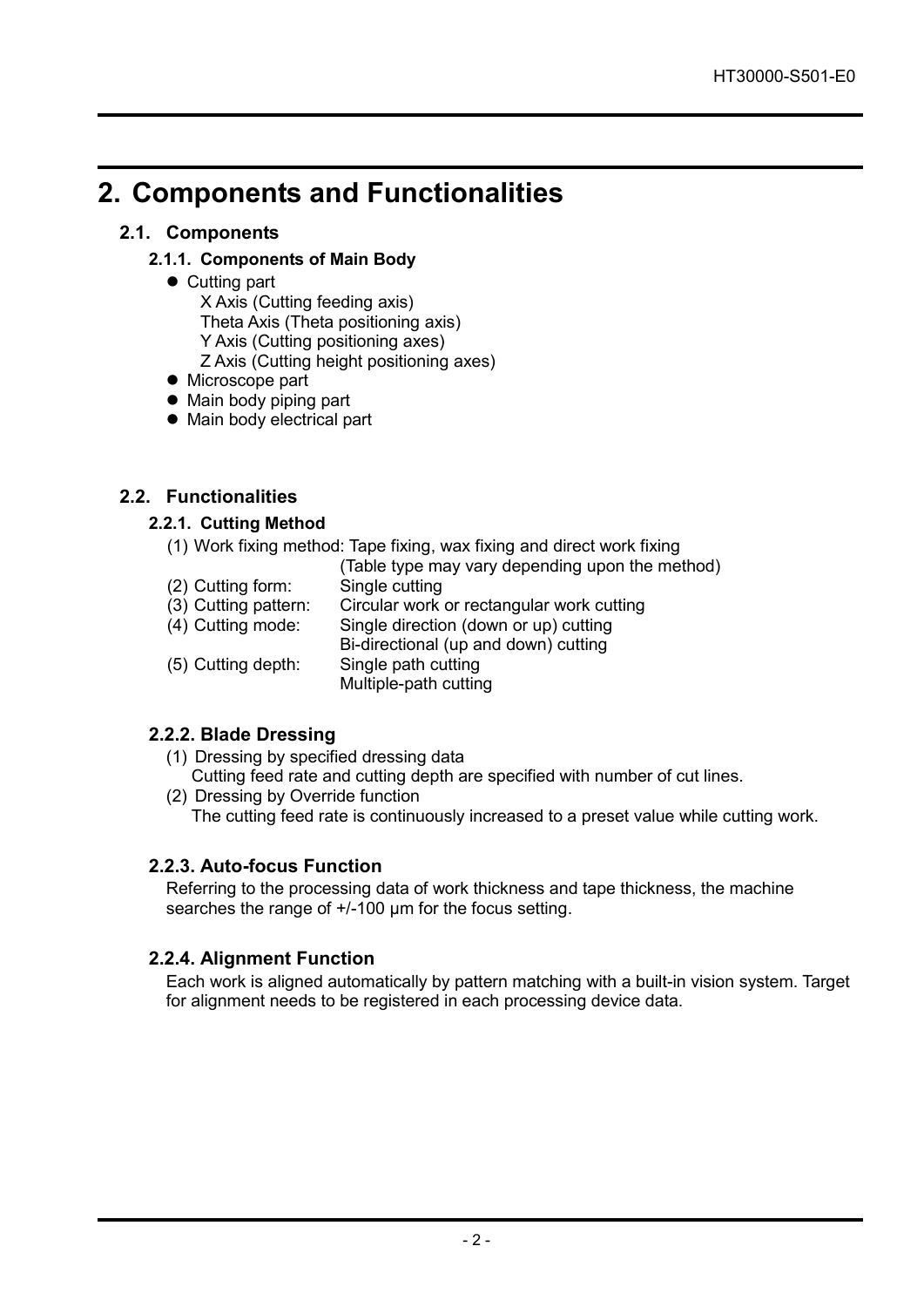### **2.2.5. Kerf Check Function**

- (1) Method: Measuring by built-in vision system with CCD Camera
- (2) Kerf checks Time: Max. 4 sec
	- (Standard work with 0.5 sec delay)
- (3) Measuring items:

Kerf center displacement from the target position Maximum kerf width (including chipping area) Minimum kerf width (excluding chipping area) Maximum distance of chipping edge from kerf center Maximum size of chipping in one side of kerf edge Ratio of chipping area

(4) Control functions:

The kerf displacement can be automatically corrected. This function can stop machine operation and sound an alarm under the following conditions.

- i) Maximum size of chipping has exceeded a set limit.
- ii) Maximum kerf width has exceeded a set limit or the case if less than another set limit.
- iii) Kerf center displacement from the target position has exceeded a set limit.
- iv) Kerf width displacement has exceeded a set limit.

### **2.2.6. Operation Mode**

- (1) Full automatic mode: From auto alignment to cutting, automatic operation
- (2) Semi automatic mode: Manual cutting only

### **2.2.7. Self-diagnosis Function**

Indicates malfunctions in each unit.

### **2.2.8. Maintenance Program**

Contains single unit drive procedures for performance check, But spindle can't turn on for safety.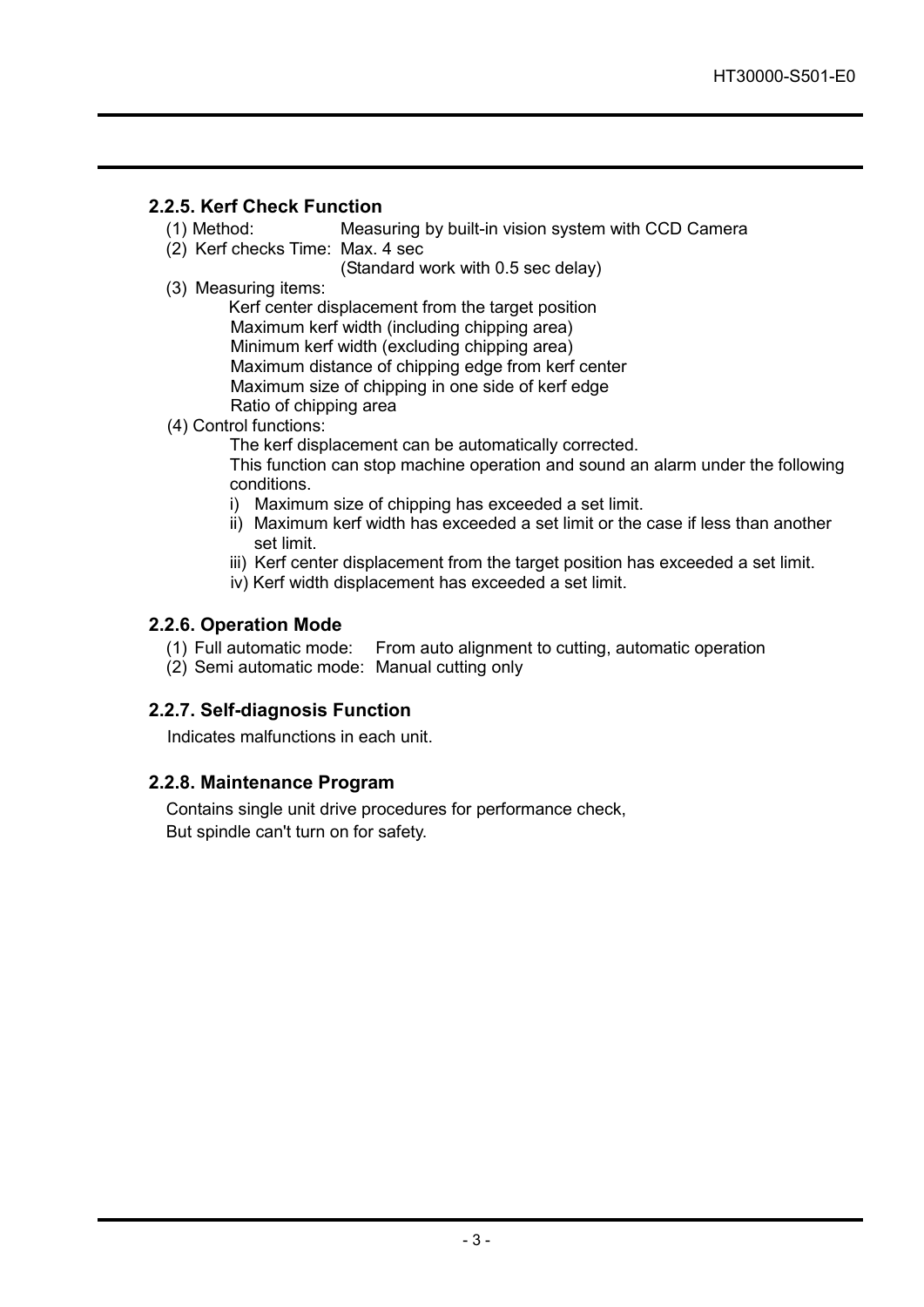### **3. Hardware specifications**

### **3.1. Applicable Wafer 0r Work Size**

| 2inch to 8inch diameter                                                                                                      |
|------------------------------------------------------------------------------------------------------------------------------|
| 25 x 25 mm to 250 x 250 mm                                                                                                   |
| (Cannot attach a frame. Shall be mounted directly to the jig table.)                                                         |
| * With the machine that is compliant with this specification, a blade<br>cannot completely cut through the 250mm work piece. |
| 10mm (include tape thickness)                                                                                                |
| It is limited to 2mm depending upon the microscope specification.                                                            |
| (See "3.8 Microscope units" for details.)                                                                                    |
|                                                                                                                              |

### **3.2. Applicable Film Frame Size**

- (1) ACCRETECH Ф5" Frame
- (2) ACCRETECH Ф6" Frame
- (3) ACCRETECH Ф8" Frame
- (4) ACCRETECH Ф12" Frame (Ф12" wafer can't be cut)
- (5) Others Able to customize configuration, according to drawing of the frame.

# **3.3. Spindle (4- and 5-inch Blade Specification)**

- (1) Rotation range:<br>(2) Output:
- 2,500 W (Continuous)
- 3,800 W (Maximum)
- (3) Cooling water: City Water (DI water is not allowed)
- (4) Restrictions by the blade size:

|        | <b>Blade diameter</b> | <b>Blade thickness</b> | Permissible spindle<br>rotation  |
|--------|-----------------------|------------------------|----------------------------------|
| 4 inch | $100 \sim 110$ mm     | 0.5mm or less          | 15,000 min <sup>-1</sup> or less |
| 5 inch | 110 $\sim$ 130mm      | 0.5mm or less          | 15,000 min <sup>-1</sup> or less |

\*Blades other than 100  $\sim$  130mm above cannot be used for this machine. (Neither 2- nor 3-inch blade cannot be used.)

### **3.4. X-axis**

- (1) Cutting stroke: 260 mm<br>(2) Move Speed: 0.1-800 mm/sec
- (2) Move Speed: \* Maximum cutting speed is 300mm/sec<br>(3) Straightness: 0.003 mm / 260 mm
- 0.003 mm / 260 mm (both horizontal and vertical)
- (4) Driving method: Servo motor with ball screw and linear motion guide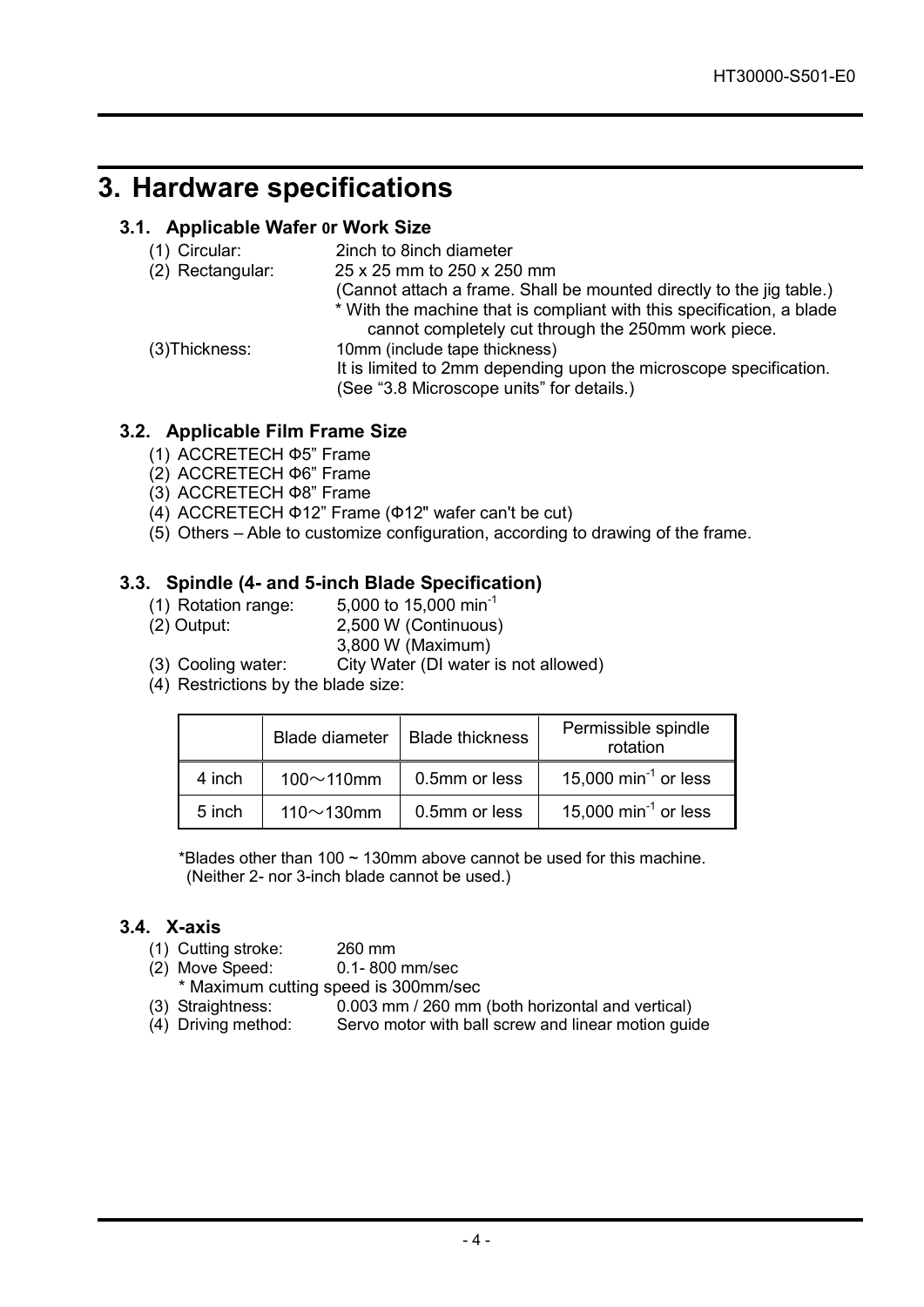### **3.5. Y-axes**

| (1) Cutting area: | 260 mm          |
|-------------------|-----------------|
| (2) Move Speed:   | Max. 300 mm/sec |

- (3) Straightness: 0.004 mm/260 mm (both horizontal and vertical)
- (4) Positioning accuracy: 0.002 mm/260 mm Servo motor with ball screw and linear motion guide

### **3.6. Z-axes**

- (1) Maximum stroke: 35 mm
- (2) Move Speed: Max. 80 mm/sec
	-
- (3) Repeatability: 0.001 mm<br>(4) Driving method: Servo mote Servo motor with ball screw and linear motion guide

#### **3.7. Theta-axis**

- (1) Maximum rotation range: 380 degree<br>(2) 90-degree rotation time: 0.5 sec
- $(2)$  90-degree rotation time:
- (3) Repeatability:  $+/- 0.5$  arc-secs
- (4) Flatness of circular table: 0.003 mm/155 mm diameter
- (5) Driving Method Direct drive motor

### **3.8. Microscope Unit**

(1) Optical system: High magnifications + coaxial illumination (Standard) Ring type (option)

- (2) Performance: Optical Magnification: x4
	- Work thickness 10mm (include tape thickness)
- (3) Field of view: 0.8 x 0.6 mm (1/2" CCD)

table center.

- $(4)$  Limitations of visual field: Visible area is within 147mm in the X axis direction from the
- (5) Option lineup:
	- High magnification for wafer
		- Optical Magnification: x8 Device thickness 2mm (include tape thickness)
			- ・ Field of view: 0.45 x 0.34 mm (1/4" CCD)
			- $\cdot$  Field of view: 0.6 x 0.45 mm (1/3" CCD)
			- $\cdot$  Field of view:  $0.8 \times 0.6$  mm (1/2" CCD)
	- High magnification for substrates

Optical Magnification: x4 Device thickness 10mm (includes tape thickness)

- $\cdot$  Field of view:  $0.9 \times 0.68$  mm (1/4" CCD)
- Field of view:  $1.2 \times 0.9$  mm (1/3" CCD)
- ・ Field of view: 1.6 x 1.2 mm (1/2" CCD)
- Low magnification

Optical Magnification: x1 Device thickness 10mm (includes tape thickness)

- ・ Field of view: 3.2 x 2.4 mm (1/4" CCD)
- ・ Field of view: 4.8 x 3.6 mm (1/3" CCD)

### **3.9. Optical Cutter-setting System (OPC) Option**

OPC can detect edge of blades without contact by using LED and photoreceptor. Cutting height can be maintained by periodically using the OPC pre-set distance. (The blade protrusion is more than 100 mils.)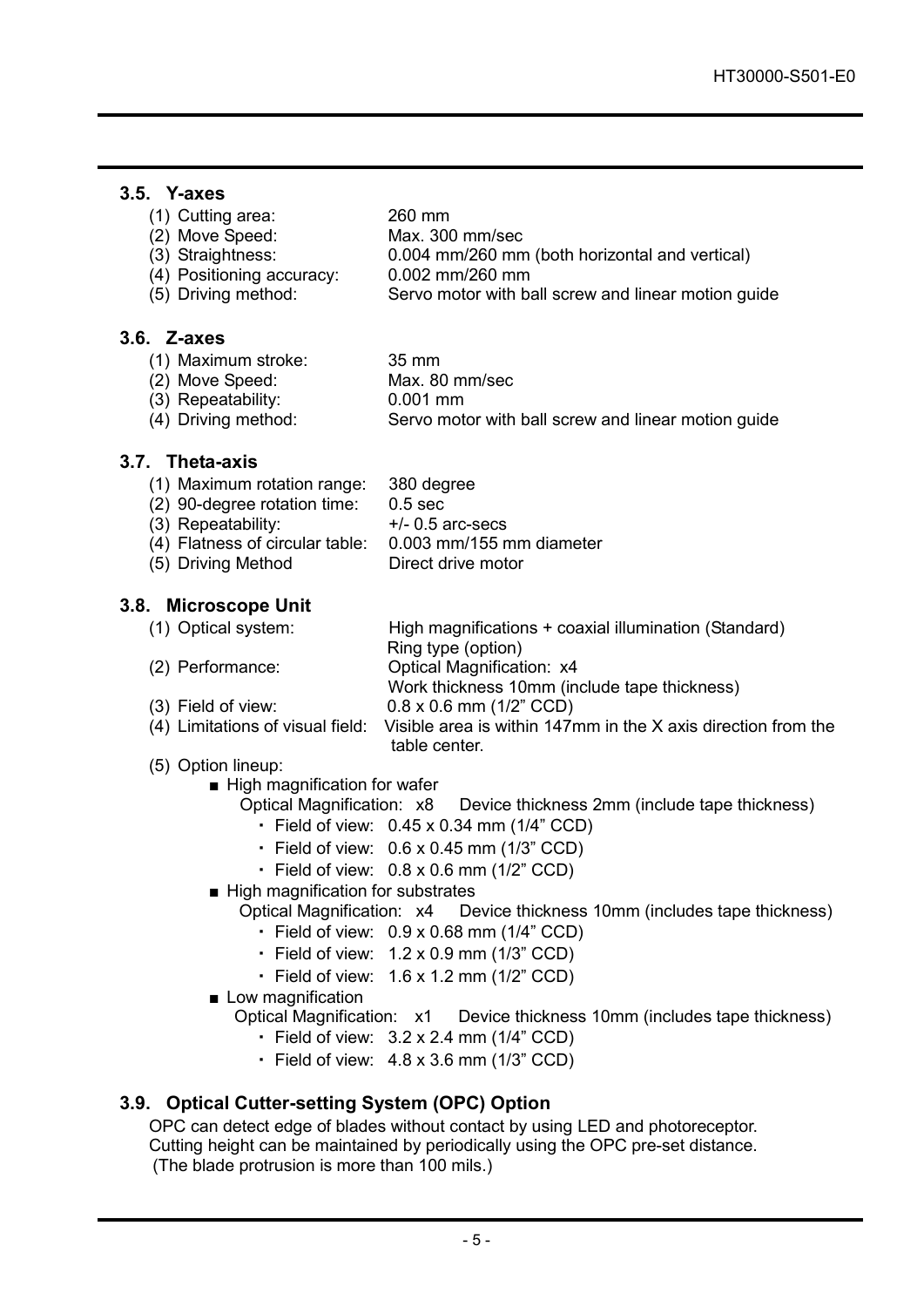### **3.10. Other Built-in Items**

- (1) Manually open/close flange cover at blade replacement
- (2) Nozzle for cutting water with manual flow rate adjustment
- (3) Nozzle for work surface cleaning with manual flow rate adjustment
- (4) Air curtain at cutting area
- (5) Water curtain at cutting area (Option)
- (6) BBD (Blade Breakage Detection System, Option)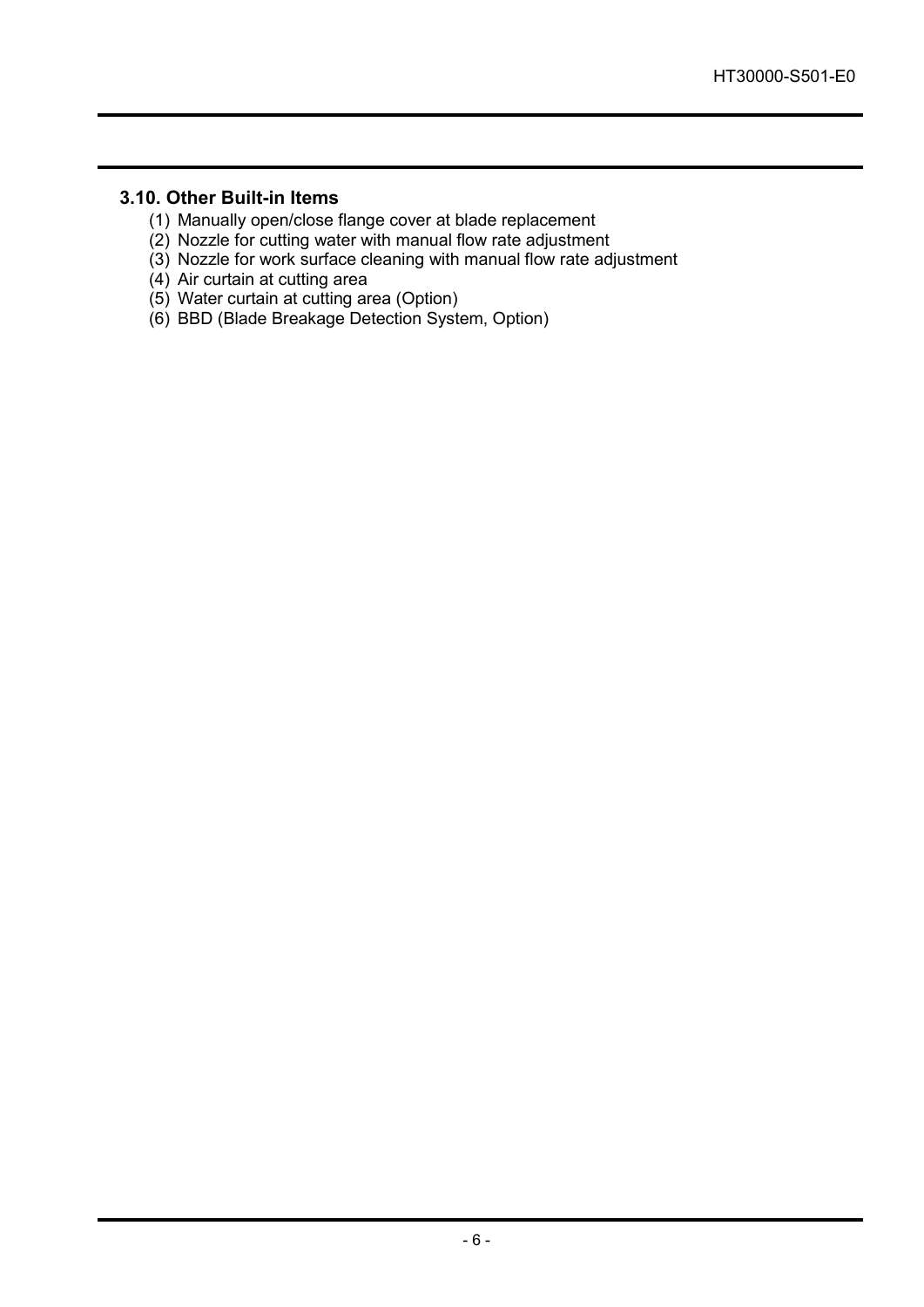### **4. Software specifications**

### **4.1. Operation Mode**

(1) Automatic operation

Work on the table can be processed automatically, and cutting positions are determined by using auto-alignment with index size and work size/shape in device data. After all processing is finished the equipment sounds an alarm to the operator.

(2) Semi-automatic operation Each Channel (CH) can be cut manually. After each CH is completed, the equipment sounds an alarm to the operator. Cutting range can also be determined.

### **4.2. Blade Management**

Below items can be managed by proper procedure and cutter-setting functions.

- (1) Management of blade life Blade life can be controlled by exposure, wear amount, cutting line number, and cutting distance after blade replacement. Alarm can be given when each item reaches a pre-set value.
- (2) Management of cutting height Correct cutting height can be maintained by periodically checking with the automatic cutter-setting.

### **4.3. Registration and Copy of Device Data**

Device data (process parameter) can be saved into hard disk drive in built-in personal computer.

USB memory drive can be used for uploading/downloading of device data, and this device data can be copied to other equipment.

### **4.4. Network Function (Optional Function)**

(1) SECS communication

This communication function is in compliance with SEMI standards. It controls equipment from host computers, assigns device data, and uploads process information. Details of specifications need to be determined.

(2) AD-NET

This is our own net-working system, which can control all AD series dicing machines.

● Equipment status

All the equipment that is connected to the network can have status checked in operation by client computer (PC).

 Management of device data. Master device data can be used on all equipment that is connected to network. Client computer can upload/download and edit device data.

### **4.5. Production Management System**

This software monitors the status of the machine operation and work production, and is able to download this information to external memory devices.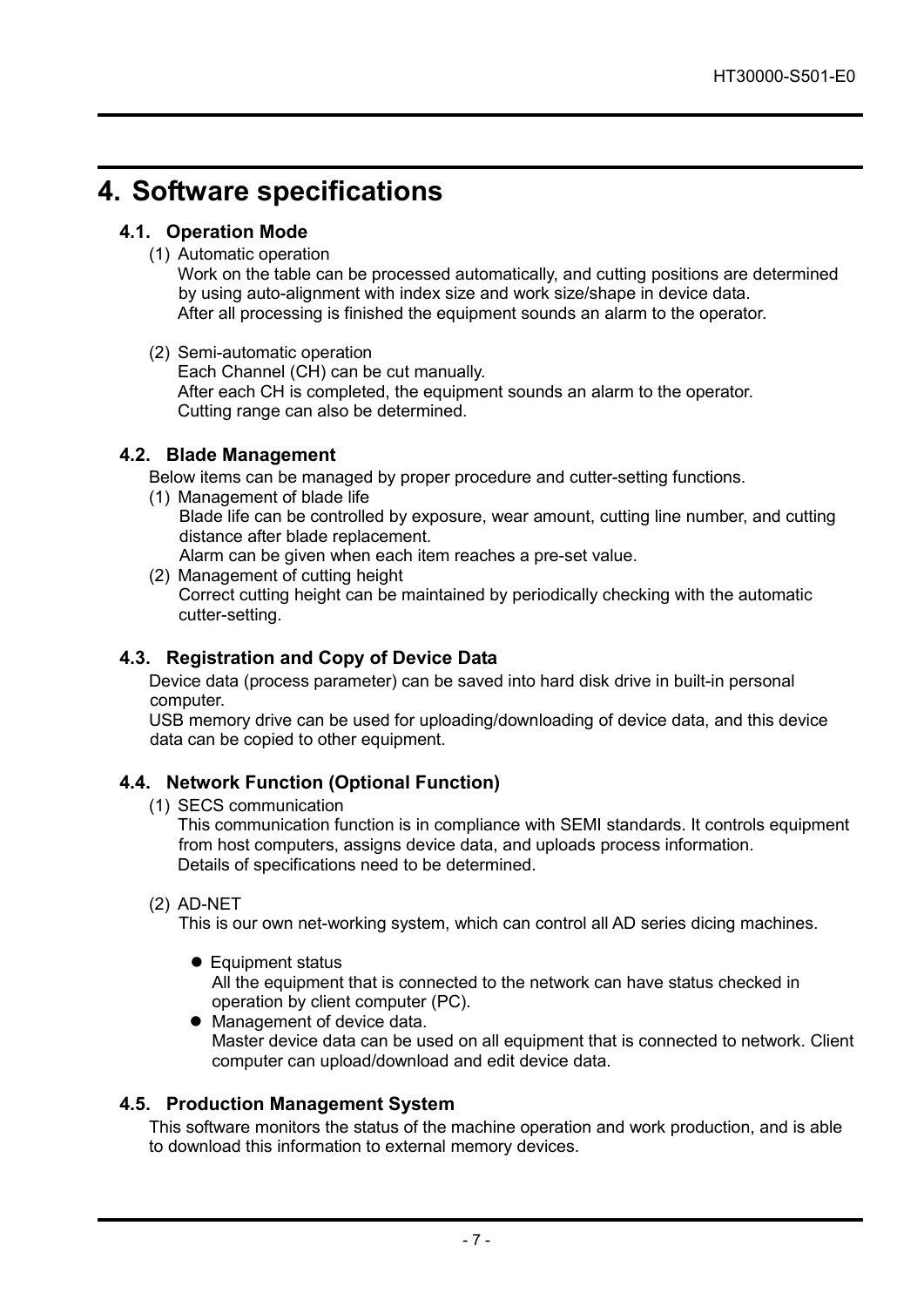### **5. Overall Accuracies**

### **5.1. Guaranteed Overall Accuracies**

- (1) Cutting position accuracy on Y direction:  $+/- 0.003$  mm (2) Cutting height repeatability: 0.001 mm
- $(2)$  Cutting height repeatability:

### **5.2. Chuck table flatness (Accuracies on the machine)**

| (1) 5" Porous Table flatness: | $0.004 \, \text{mm}$ |
|-------------------------------|----------------------|
| (2) 6" Porous Table flatness: | $0.005$ mm           |
|                               |                      |

(3) 8" Porous Table flatness: 0.007 mm

### **5.3. Allowable Temperature Variation for Accuracy Guarantee**

|                  | Range             | Condition                            | Allowable variation |
|------------------|-------------------|--------------------------------------|---------------------|
| Room Temperature | 20 to 25 degree C |                                      |                     |
| Air Supply       | 20 to 25 degree C |                                      |                     |
| Cutting water    | 22 to 27 degree C | +2 degree C from Room<br>Temperature | $+/- 1$ degree C    |
| Spindle coolant  | 20 to 25 degree C | Same as room<br>temperature          |                     |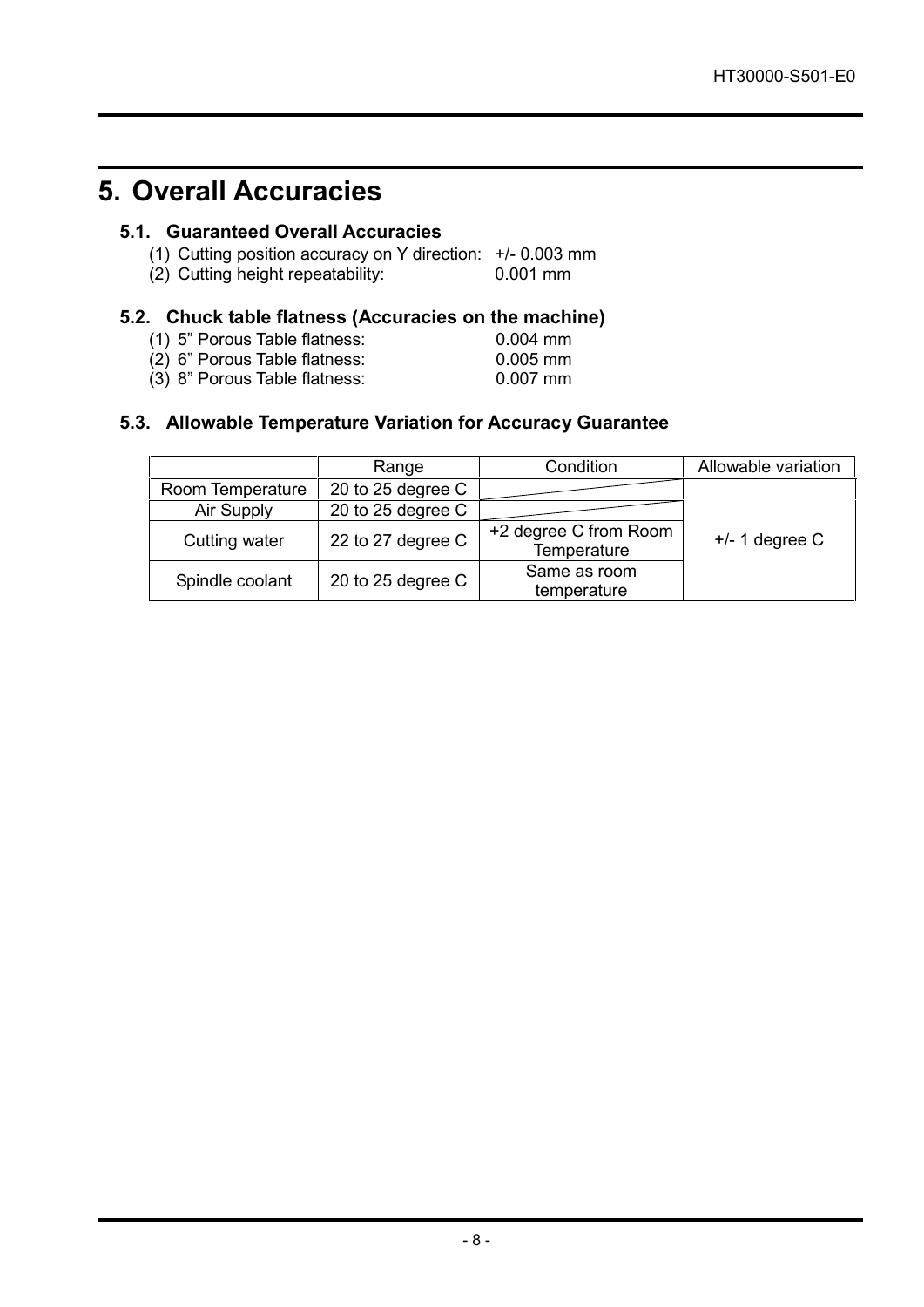### **6. Utility Requirements**

#### **6.1. Power Supply**

| (1) Power supply:           | AC200-220 V AC ±10%, 3 phases, 50/60Hz                  |
|-----------------------------|---------------------------------------------------------|
|                             | (AC240, 380, and 415 V are available with optional      |
|                             | transformer)                                            |
| (2) Power consumption:      | $4.0$ kVA (Max)                                         |
| (3) Power cable connection: | Terminals are built-in type on main breaker of machine. |

### **6.2. Air Supply**

- (1) Incoming pressure: 0.55 to 0.7 MPa
	-
- $(2)$  Consumption: 220 Liter/minutes (average at 0.55 MPa)<br>(3) Air tube connection: Rc (PT) 3/8-inch female plug
- Rc (PT) 3/8-inch female plug
- (4) Temperature: 20 to 25 degree C (Fluctuation range  $\pm$ 1 degree C)<br>(5) Dew point:  $\frac{15 \text{ degree C or below}}{}$ -15 degree C or below
	-
- (6) Oil residue: 0.1 PPM Wt/Wt

### **6.3. N2 Gas**

- (1) Incoming pressure: 0.3 to 0.5 MPa
	-
- (2) Consumption: 33 Liter/minutes (at 0.5 MPa)
- (3) Air tube connection: Rc (PT) 3/8-inch female plug

### **6.4. Coolant City water (DI water is not allowed)**

- 
- (1) Purpose:  $\begin{array}{ccc} \text{Coling water for spindles and microscope} \\ \text{(2) Incoming pressure} \end{array}$  $(2)$  Incoming pressure:
- (3) Consumption: Min. 2.9 Liter/minutes

(At 0.3Mpa: Spindle coolant 2.5Liter/minutes + Microscope coolant 0.4Liter/minutes)

- (4) Water tube connection: Rc (PT) 3/8-inch female plug
- (5) Temperature:  $20 \text{ to } 25 \text{ degree C}$  (Fluctuation range  $\pm 1 \text{ degree C}$ )<br>(6) Standard piping: Return water piping
- (6) Standard piping:<br>(7) Other requirements:
	- Water doesn't include any foreign material.
		- City water (pH  $6.6 7.4$ ) can be used.

### **6.5. Cutting Water**

- (1) Incoming pressure: 0.3 to 0.5 Mpa
- (2) Range for cutting water, cleaning water and other flow rate setting:
	- 0.2 to 2.0 Liter/minutes (DI water)
	-
- (3) Water tube connection: RC (PT 3/8-inch female plug<br>(4) Temperature: 20 to 25 degree C (Fluctuation 20 to 25 degree C (Fluctuation range  $±1$  degree C) (5) Others: DI water (less than 10 MΩcm can be used. Please ask us when DI water (more than 10 M $\Omega$ cm) is used. When another type of water is used, the equipment is not covered under warranty.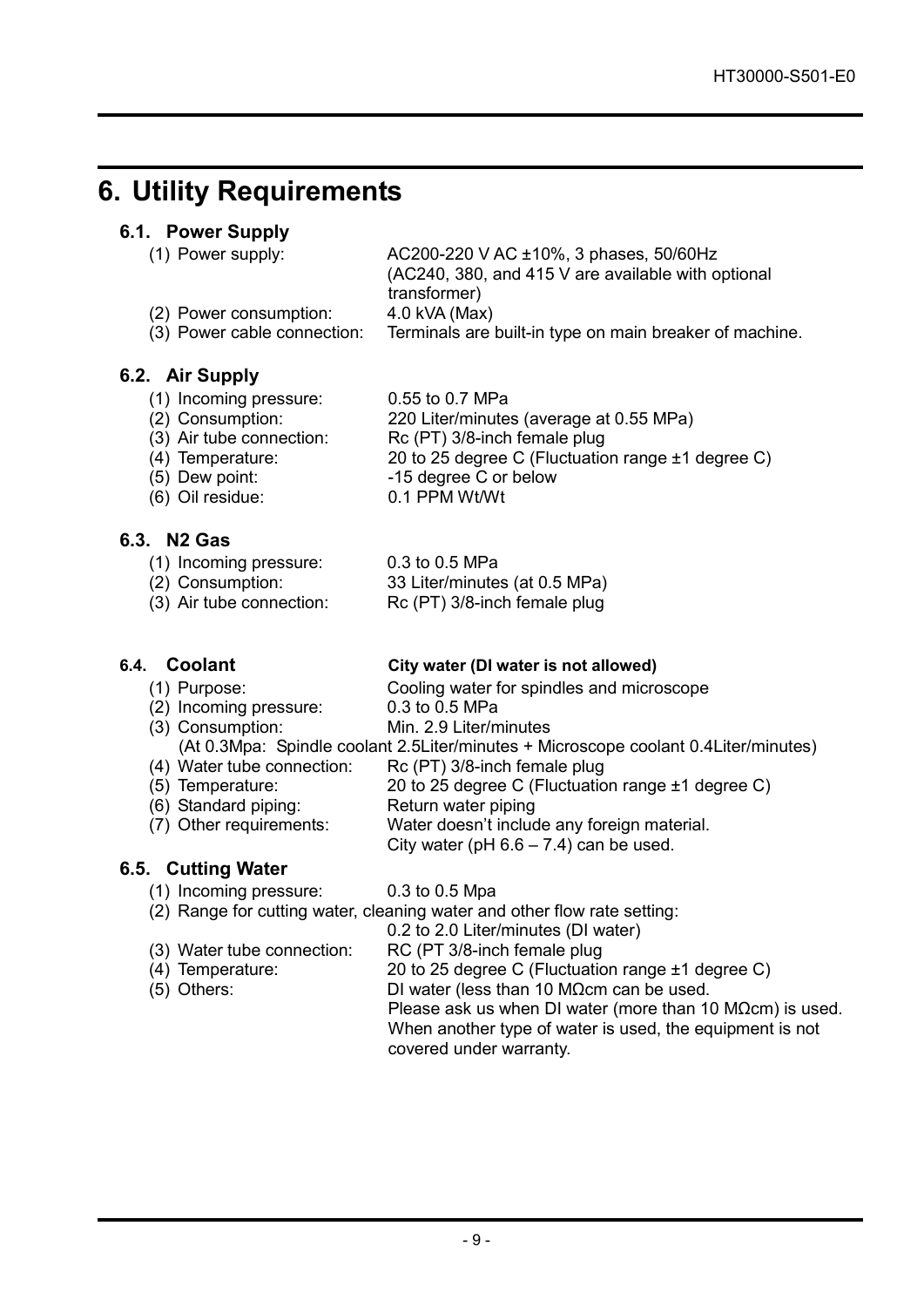### **6.6. Drain**

| (1) Junction:            | For nominal 50mm-diameter duct hose |
|--------------------------|-------------------------------------|
| (2) Drainage capability: | Max. 17 Liter/minutes               |
|                          |                                     |

### **6.7. Exhaust**

 $(2)$  Required exhaust capacity:

(1) Junction: For nominal 75mm-diameter duct hose<br>(2) Required exhaust capacity: 5 cubic-meter/minutes

### **6.8. Dimensions**

890(W) x 1,090(D) x 1,625(H) mm (Excluding the monitor and the protruding objects)

### **6.9. Weight**

832 kg (Excluding optional function)

### **6.10. Exterior Cover**

| (1) Paint on steel plate: | White + Dark gray |
|---------------------------|-------------------|
| (2) Stainless steel:      | <b>SUS304</b>     |

### **6.11. Operation Condition**

| (1) Temperature |
|-----------------|

- 
- 
- 

 $\sum_{i=1}^{\infty}$  20 to 25 degree C (Without sudden temperature fluctuation) (2) Humidity:  $50\% \pm 20\%$  (non-condensing)<br>(3) Floor vibration: Less than 1 cm/sec<sup>2</sup> (1 GAL) (3) Floor vibration: Less than 1 cm/sec<sup>2</sup> (1 GAL) (4) Ozone: Less than 0.03 ppm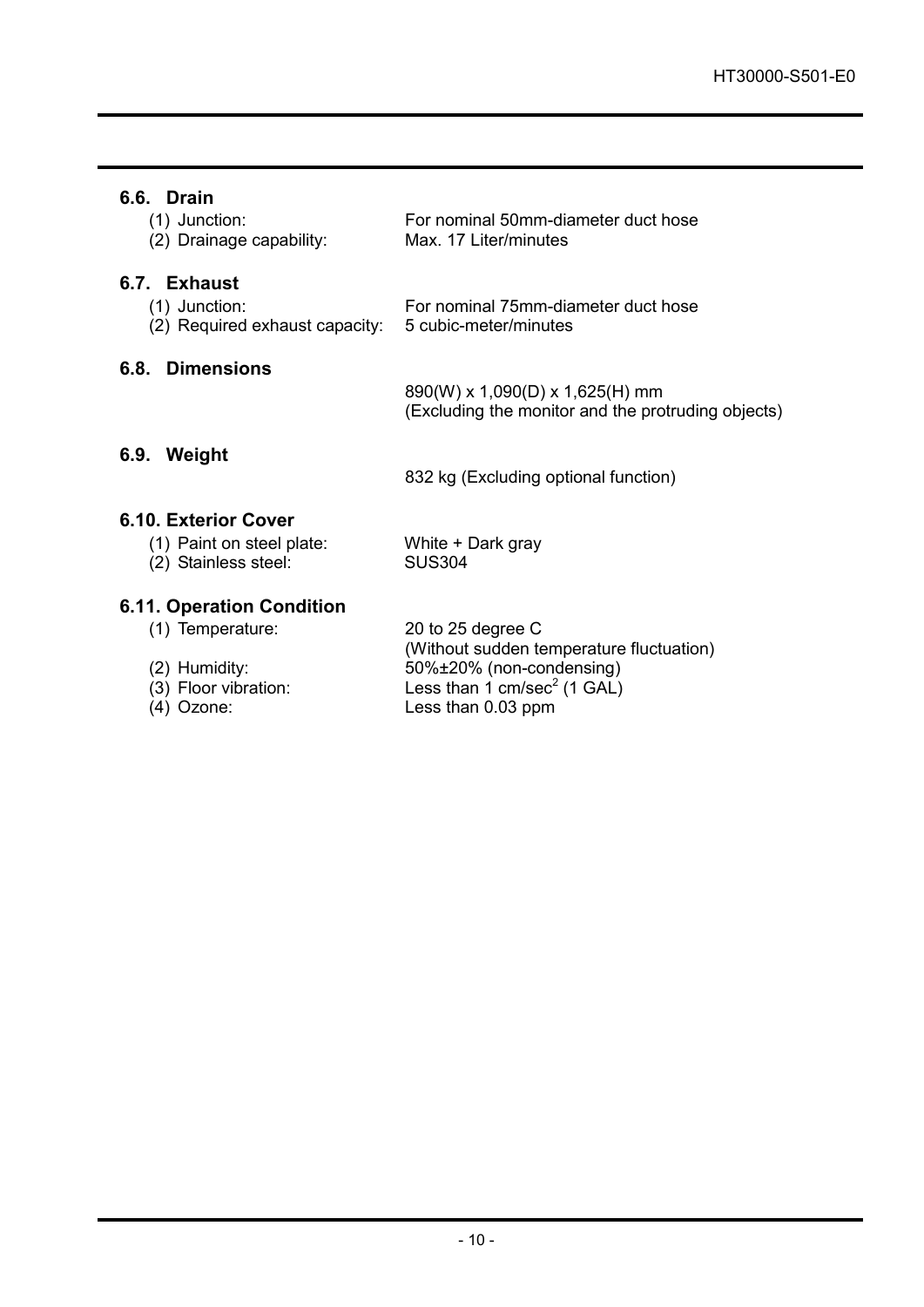### **7. Optional Functions**

### **7.1. Booster Pump Unit**

This unit can increase pressure of DI water for cutting, and maintain enough flow rate of cutting water.

This unit is a standalone type.<br>(1) Power supply:

- AC200 V, 0.5 kVA (Supplied from SS20PLUS)
- (2) Incoming water pressure: 0.3 MPa or below
- (3) Outgoing water pressure: 0.4 to 0.5 MPa
- (4) Outgoing water flow rate: 13 to 16 Liter/minutes (at 0.2 MPa of incoming water)
- 
- (5) Dimensions: 228(W) x520(D) x336(H) mm

### **7.2. Water Temperature Control Unit**

The unit is useful when temperature of cutting water and blade coolant varies significantly or the water supply pressure is low.

This unit is able to control output temperature in the range of 20 to 25 degree C from an input temperature range of 18 to 28 degree C.

This unit is a standalone type. (Size: 400(W) x1,430(D) x 1,200(H) mm)

Power supply for this unit has the option of 3Phaze 200V and other voltages.

#### **7.3. Exhaust Booster Fan Unit**

This unit would be required for better cutting quality when exhaust capacity is less than 5 cubic- meters/minutes.

There are two types of exhaust fans. (Built-in type and Standalone type)

#### **7.4. Automatic Flow Control Unit**

All of the cutting water and blade coolant can be controlled automatically according to pre-set parameters.

This unit is required to use DI water. If another kind of water is used, it is not covered under warranty.

### **7.5. Automatic Utility Condition Data Logging Function**

A system with various kinds of sensors monitors the operating status of the machine quantitatively. Data that is logged by this system would be referenced to optimize cutting conditions for better quality.

The applicable items are as follows. (Available for customization only)

- 1) Flow rate of cutting water and blade coolant
- 2) Temperature of cutting water and blade coolant
- 3) Resistivity of DI water for cutting and blade coolant
- 4) Temperature of spindle cooling water
- 5) Rotation speed and current variation of spindle.
- 6) Internal temperature of machine
- 7) Vacuum pressure on cutting table.

#### **7.6. Running Status Data Transfer**

This unit outputs signals indicating the machine's running status such as idle error state and dicing in progress. Please contact us for details on the signal.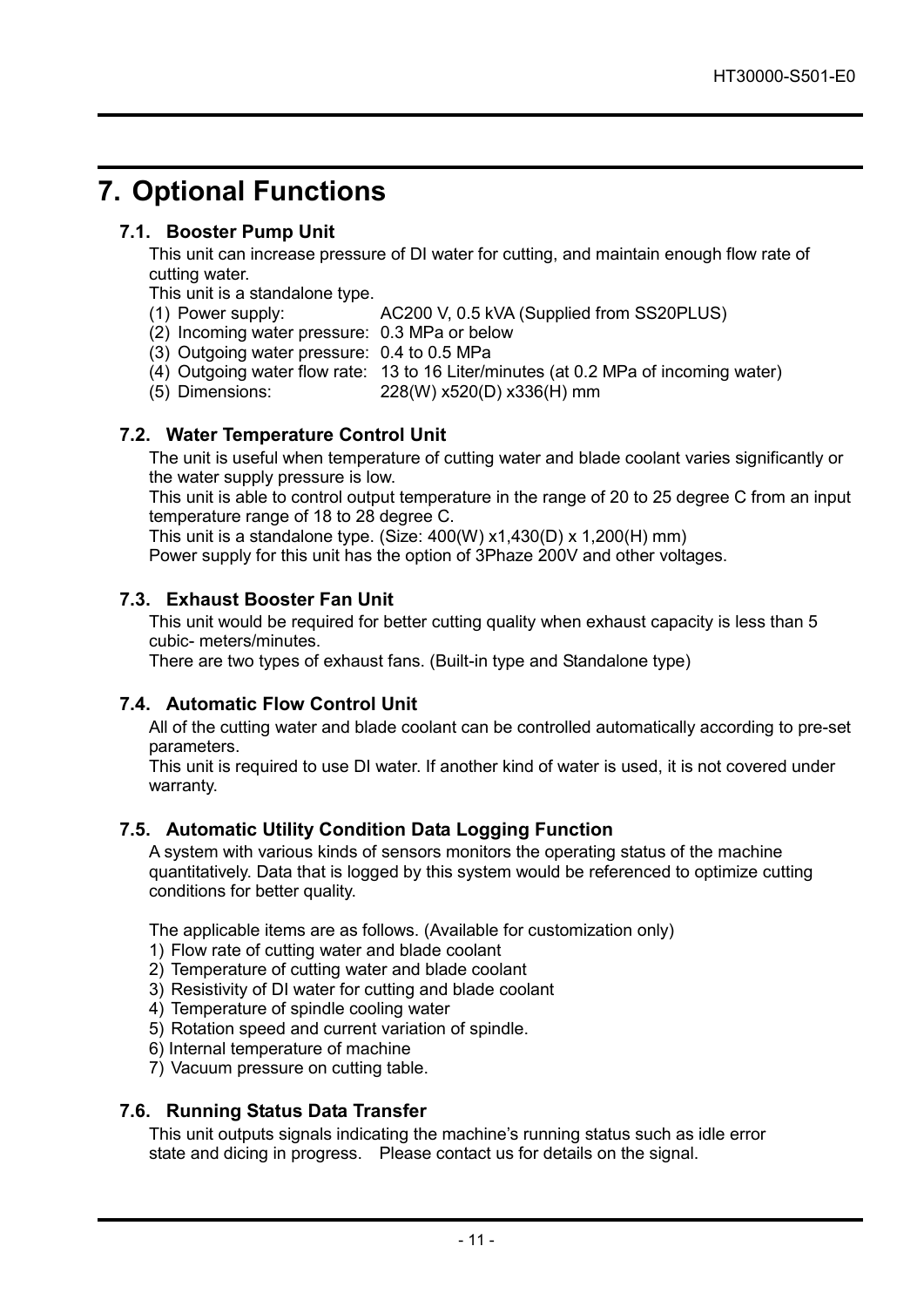### **7.7. Melody Alarm**

The alarm indicates an error or operator call with a melody sound. Discuss required for specification details.

### **7.8. Automatic Device Data Change-Over By Bar-code Reading**

Device data can be automatically changed by reading the bar-code labeled on each wafer.

Discuss required for specification details.

### **7.9. Built-in Transformer Unit for Main Power Supply**

This unit would be required when voltage of main power supply is beyond the range of 200 to 220 V.

Specification of voltage to be supplied to machine must be specified.

### **7.10. Built-in CO2 Bubbler**

This option can combine carbon dioxide (CO2) into DI water and reduce resistivity of DI water in order to avoid electrostatic.

CO2 gas cylinder is also available.

#### **7.11. Maintenance Tool Kit**

Hex. Wrench set Adjustable wrench Screwdriver set Ruler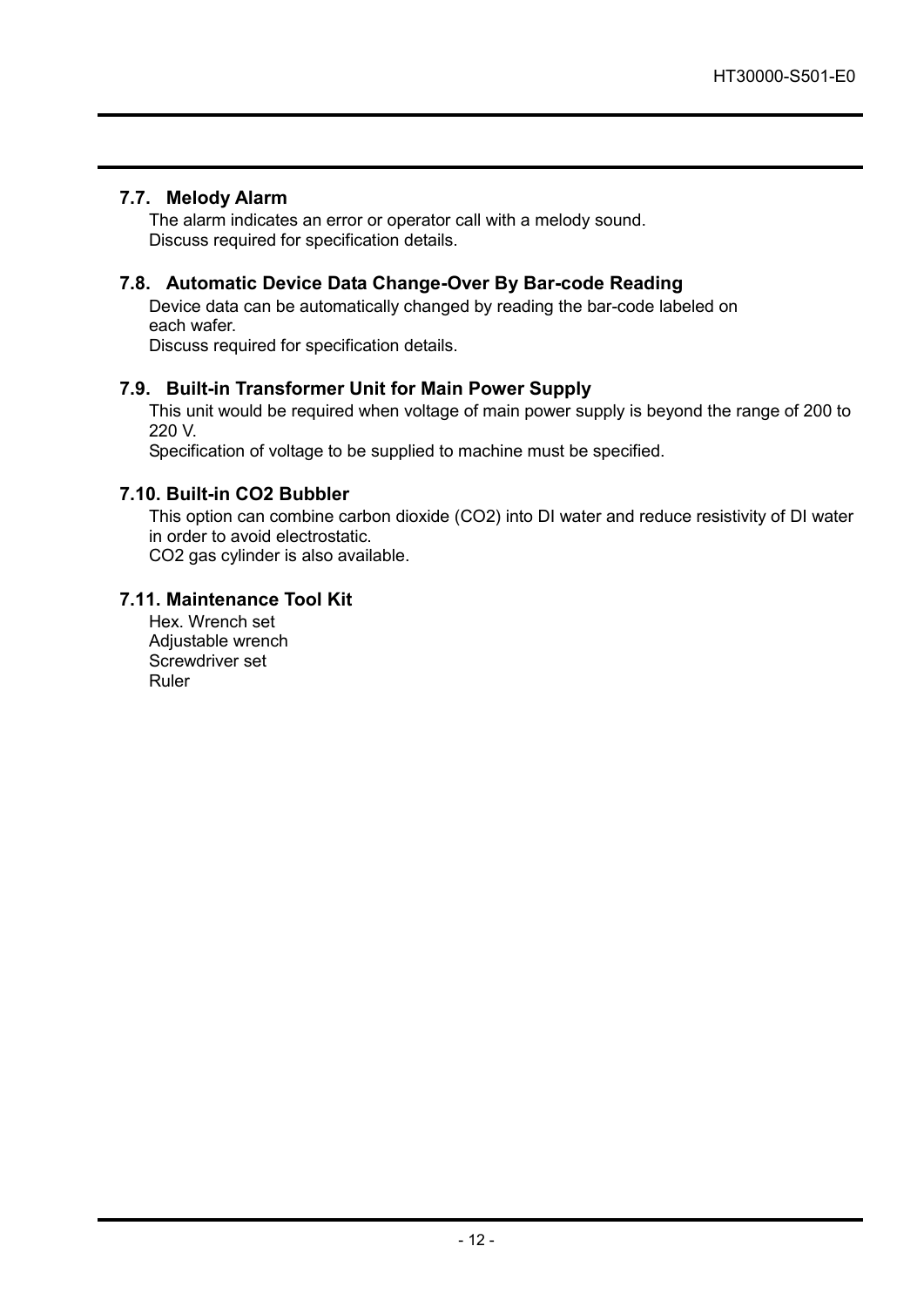### **8. Warranty Period**

### **8.1. Warranty Period**

The unpaid warranty period shall be one (1) year from the date of completion of buy-off. During this period, ACCRETECH will repair free of charge any malfunction that is the responsibility of ACCRETECH.

### **8.2. General Policy**

The paid warranty period shall be six (6) years from the end of the unpaid warranty period. Due to problems such as the procurement of spare parts, as a general rule the customer shall be responsible for any repairs needed after the end of the paid warranty period. For a fee, ACCRETECH will supply any and all documentation required for repair.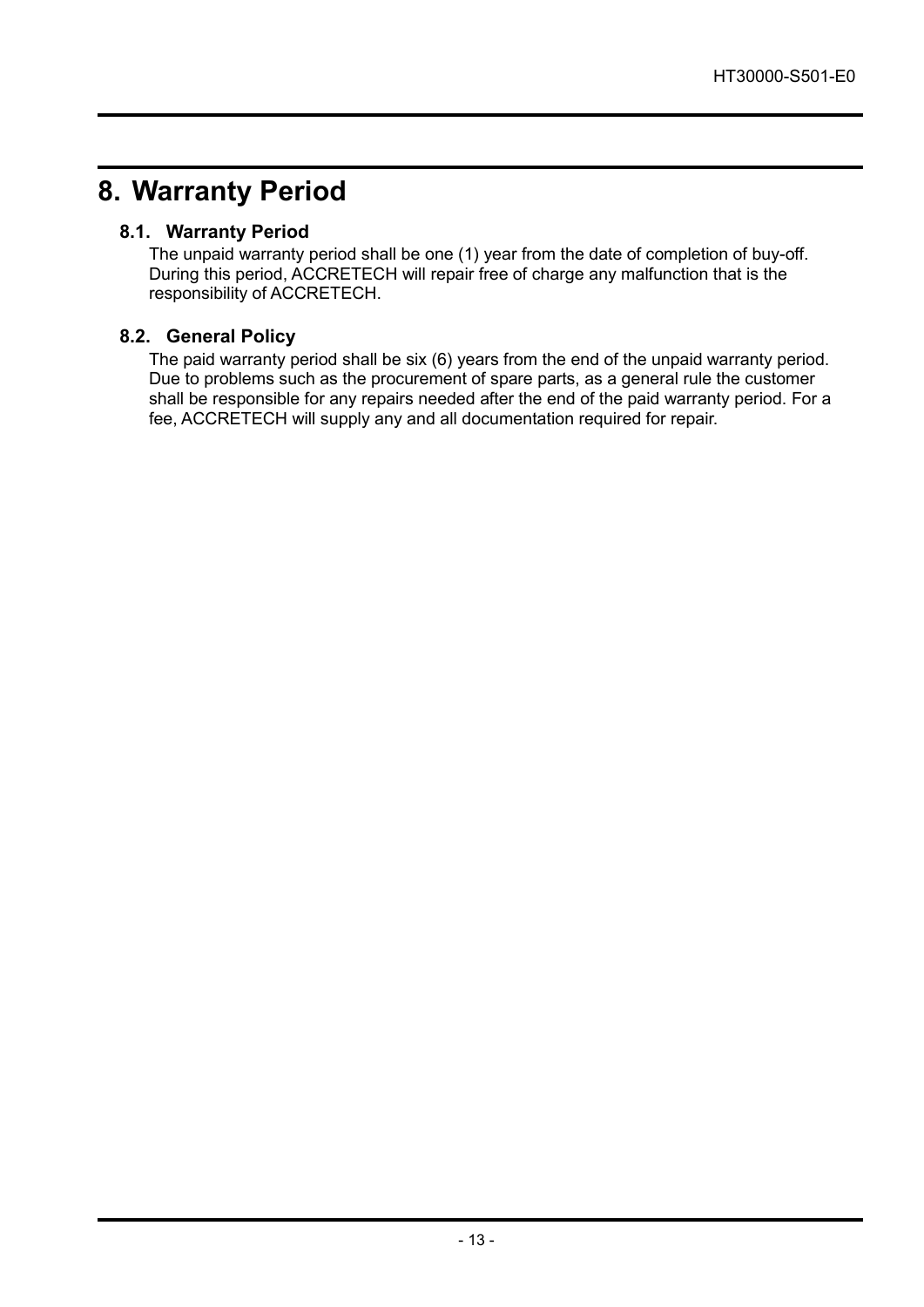# **9. Appendix**

### **9.1. External View**